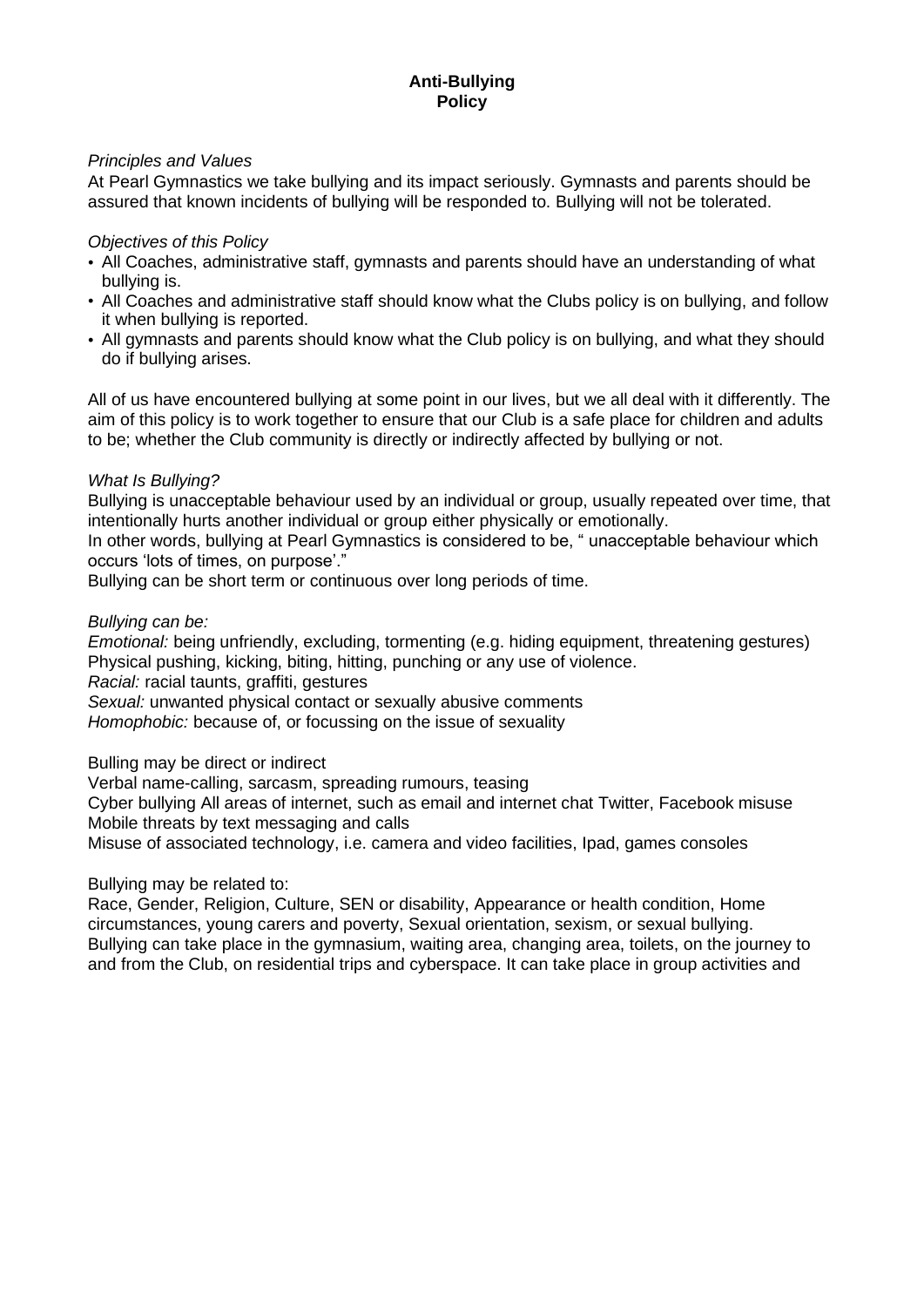between families in the local community. Perpetrators and Victims

Bullying takes place where there is an imbalance of power of one person or persons over another.

This can be achieved by:

- The size of the individual,
- The strength of the individual
- The numbers or group size involved
- Anonymity through the use of cyber bullying or using email, social networking sites, texts

All Staff and Coaches must remain vigilant about bullying behaviours and approach this in the same way as any other category of Child Abuse; that is, do not wait to be told before you raise concerns or deal directly with the matter. Children may not be aware that they are being bullied; because they may be too young or have a level of Special Educational Needs which means that they may be unable to realise what others may be doing to them.

Staff and Coaches must also be aware of those children who may be vulnerable gymnasts; those coming from troubled families, or those responding to emotional problems or mental health issues which may bring about a propensity to be unkind to others, or may make them more likely to fall victim to the behaviour of others.

## *Why is it Important to Respond to Bullying?*

Bullying hurts. No one deserves to be a victim of bullying. Bullying has the potential to damage the mental health of a victim. Everybody has the right to be treated with respect. Gymnasts who are bullying need to learn different ways of behaving.

*Outcomes*

All known/reported incidences of bullying will be investigated by the Welfare Officer or by a senior member of staff.

Parents of the perpetrator may also be questioned about the incident or about any concerns that they may be having.

The child displaying unacceptable behaviour may be asked to genuinely apologise (as appropriate to the child's age and level of understanding) other consequences may take place. Eg a parent being informed about their child's behaviour and a request that the parents support the Club with any sanctions that it takes (See Behaviour Policy and Codes of Conduct). Wherever possible, the gymnasts will be reconciled.

In some cases, outside agencies may be requested to support the Club or family in dealing with a child continually demonstrating unacceptable behaviour towards others. eg police, counsellor, *Social Care.*

In serious cases (this is defined as children displaying an on-going lack of response to sanctions, that is, no change in behaviour of the perpetrator and an unwillingness to alter their behaviour choices), exclusion from Pearl Gymnastics will be considered.

During and after the incident(s) have been investigated and dealt with, each case will be recorded in the Bullying Log and monitored to ensure repeated bullying does not take place. The Welfare Officer will be informed of any incidents recorded in the log along with incidents, sanctions and reconciliation.

## *Prevention*

At Pearl Gymnastics we use a variety of methods to support children in preventing them using abusive behaviour.

The ethos and working philosophy of Pearl Gymnastics means that all staff actively encourage children to have respect for each other and for other people's property.

Good and kind/polite behaviour is regularly acknowledged and rewarded. Coaches will regularly discuss bullying, this will inform children that we are serious about dealing with bullying and leads to open conversations and increased confidence in children to want to discuss bullying and report any incidents and concerns about other children's behaviour.

Coaches and Welfare officers to follow the equality policy; supporting every child in our Club. Staff